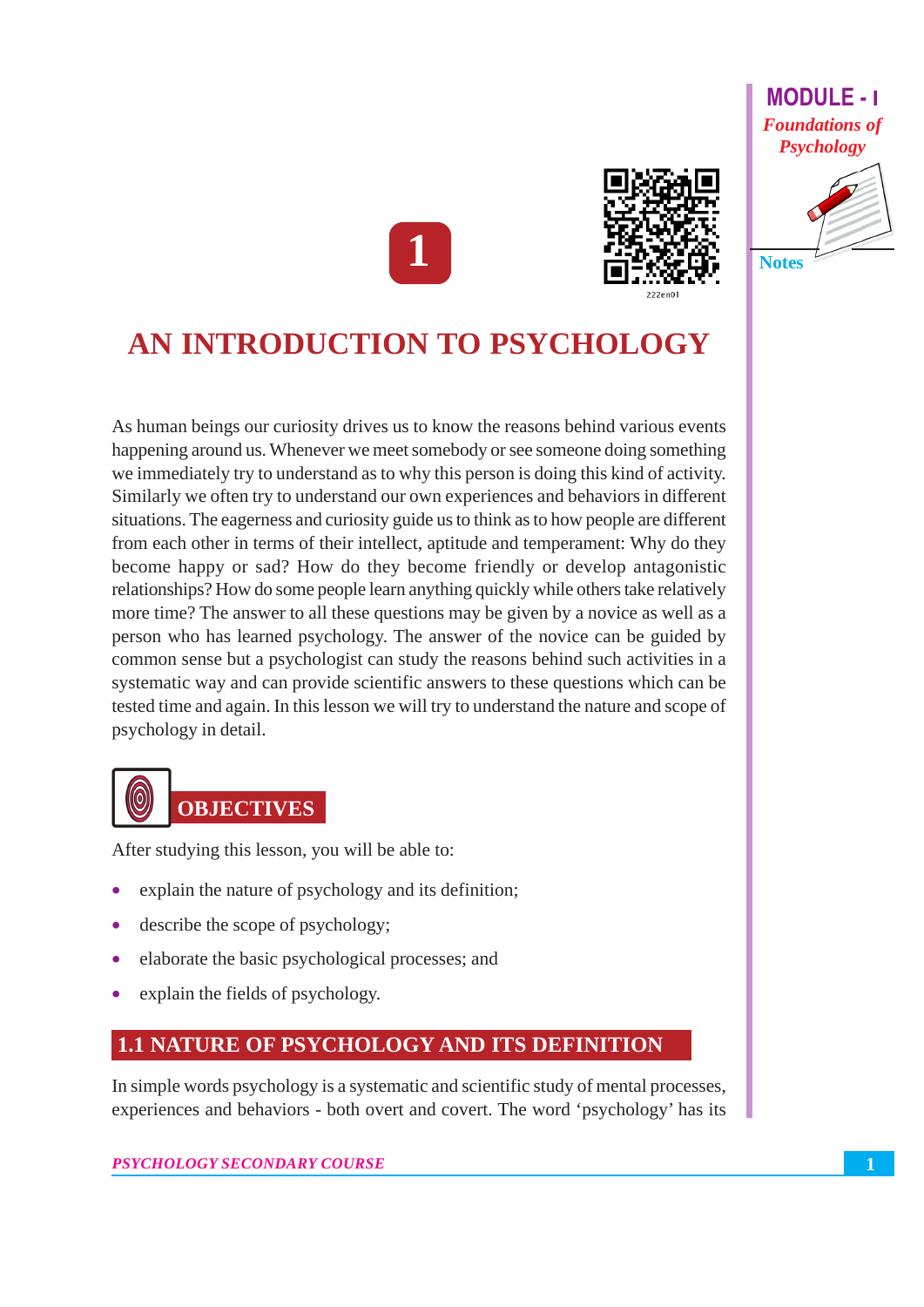#### **An Introduction to Psychology**

# **MODULE - I Foundations of Psychology**



origin in two Greek words 'psyche' and 'logos'. The word 'psyche' in Greek language refers to 'spirit' or 'soul' and the word 'logos' refers to 'discourse' or 'study'. During earlier times it was considered as a discipline which deals with the study of soul. In India the study of such questions was the main concern during Vedic and Upanishadic period. Various aspects of mental processes were analyzed. Subsequently the schools of Yoga, Samkhya, Vedant, Nyaya, Buddhism, and Jainism provided detailed accounts of mind, mental processes and methods to control mind. In modern period it started at Calcutta University in 1916 with establishment of the Department of Psychology.

In the western world, the formal beginning of psychology as an independent discipline goes back to 1879 when Wilhelm Wundt established the first experimental laboratory at the University of Leipzig, in Germany. Since then the growth of psychology has covered a long journey. Today it is one of the very popular subjects among social sciences. It studies all the shades of experiences, mental processes and behaviours. A comprehensive analysis of all these aspects provides a scientific understanding of human nature. In the following sections we will try to understand all the components which collectively define psychology.

#### (A) Study of experience

Psychologists study a variety of human experiences which are mainly personal or private in nature. They may range from experiences of dream, conscious experiences at different stages of life and experiences when the consciousness is altered through meditation or use of psychodelic drugs. The study of such experiences helps the psychologist to understand the personal world of the individual.

### (B) Study of mental processes

Psychology as the study of mental processes tries to investigate the activities happening in the brain which are primarily non physiological in nature. These mental processes include perception, learning, remembering and thinking. These are internal mental activities which are not directly observed but inferred from the behavioural activities of the person. For example, we can say that somebody is thinking if he or she displays certain activities related to finding solution to a mathematical problem assigned to him or her.

### (C) Study of behaviour

The range of behaviours studied in psychology is very broad. It includes simple reflexes (e.g. eye blinking), common response patterns such as talking to friends, verbal reports about feelings and internal states and complex behaviours such as handling computers, playing piano and addressing a crowd. These behaviours are either observed directly through naked eyes or are measured through instruments. They are generally exhibited verbally or nonverbally (e.g. facial expression) when an individual reacts to a stimulus in a given situation.

Thus in psychology the main unit of investigation is the individual human being and his or her experiences, mental processes and behaviours.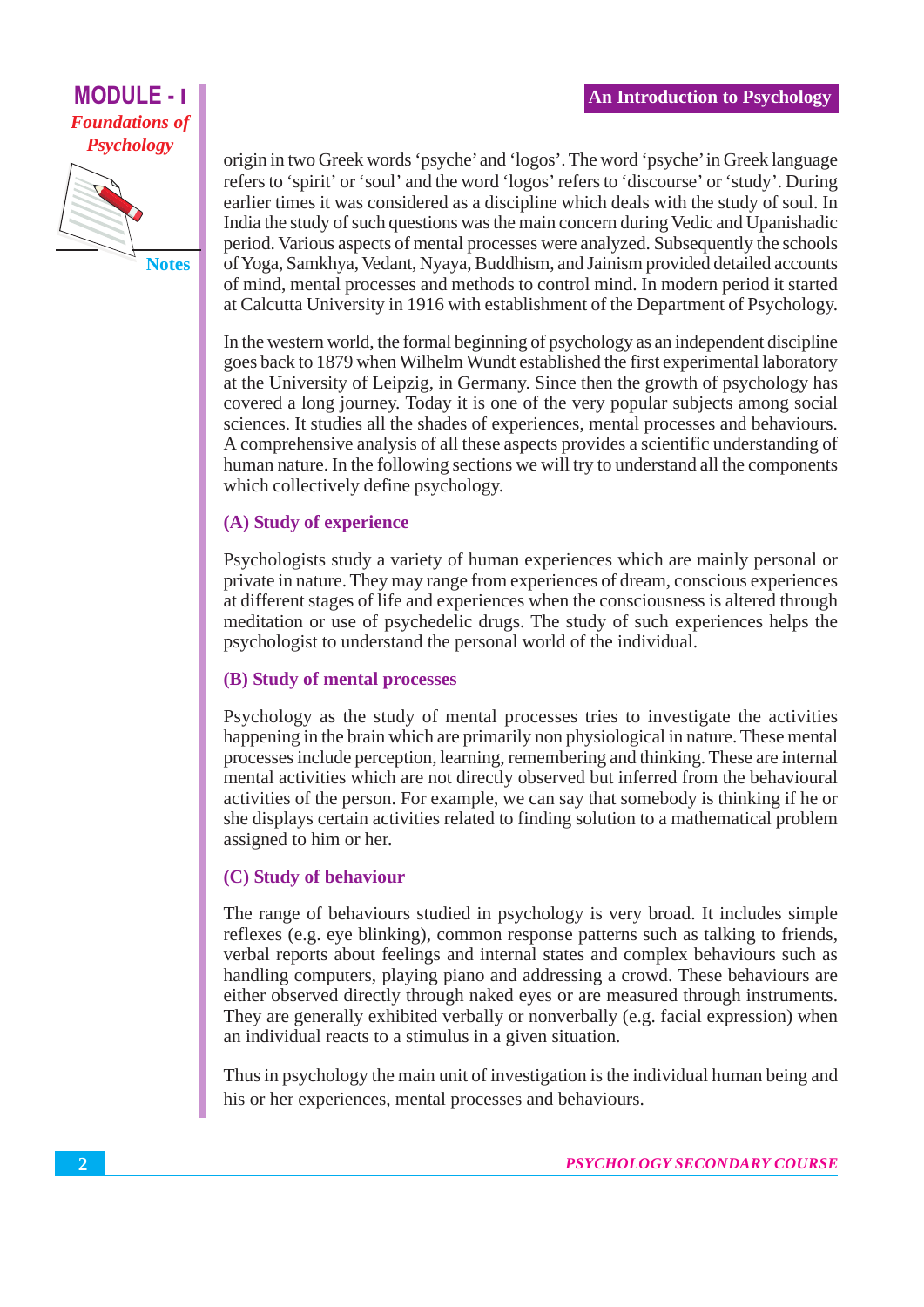**An Introduction to Psychology** 



Fig. 1.1: Aspects of the subject matter of psychology



- 1. Fill in the blanks:
	- a. The word 'psychology' has its origin in two Greek words - and
	- b. The main unit of investigation is psychology is the individual -
	- c. Wilhelm Wundt established the first experimental at the University of Leipzig, in Germany.
	- d. Psychology is the study of  $-$  and  $-$

# **1.2 SCOPE OF PSYCHOLOGY**

From the definition of psychology now it might be clear to you that psychology addresses a variety of issues related to mental and behavioural functioning of an individual. Such a study helps us to develop a basic understanding about human nature and facilitates us to deal with a number of personal and social problems.

The study of human beings starts with the functioning of biological systems especially the nervous system. Under central nervous system psychology studies the functions of various parts of brain which regulate our feelings, emotions and thinking. Within autonomic nervous system the role of hormones and neurotransmitters in determining our behavior is important. In addition psychology studies as to how a given sociocultural environment interacts with innate biological, intellectual and social attributes of the child and facilitates healthy development of the child.

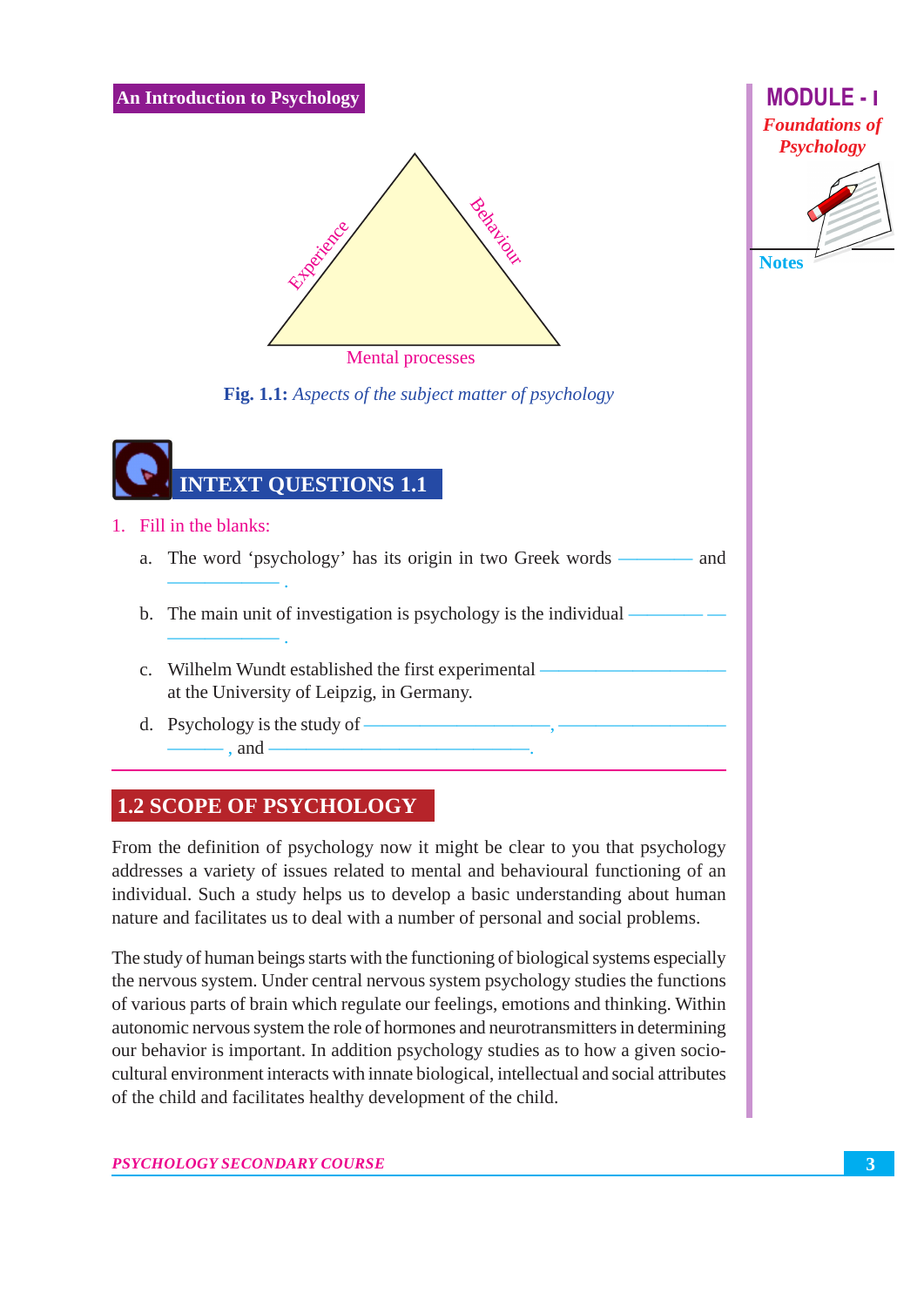# **MODULE - I Foundations of Psychology**



As a living organism you encounter a lot of sensory input every moment. Your task is not only to process that information but to store and retrieve it when it is required to be used. Attention and perception help to process information. Memory helps us to register, retain and retrieve information, and thinking provides us the ability to manipulate and improve the stored information. Within psychology, all these are studied under the domain of higher mental processes or cognition.

In your life you must have come across many persons who have reached highest level of accomplishment. But such an accomplishment is not attained at once; it is the result of continuous learning in which the individual acquires the necessary skills and competencies through regular practice. Psychology helps us to understand the processes involved in reaching this high level of accomplishment.

In order to understand the purpose behind any kind of behaviour psychologists use the concept of motivation. It primarily focuses on the investment of mental energy and consistency of effort towards achieving the set goals. The various shades of feelings such as anger, fear, love, joy, and sadness which we experience during the course of our life are studied within the realm of emotion.

You will certainly agree that no two individuals are the same in terms of their physical attributes such as height, weight, skin colour or facial features as well as psychological attributes such as intelligence, personality, temperament and interest. An understanding of these and other aspects of individual differences facilitates the psychologist to select right person for the right job and to provide guidance and counseling for various matters of personal as well as professional concern. The understanding of individual differences also helps the psychologist to differentiate between normative (customary, accepted) and abnormal (deviant, unusual) behaviors.

Thus psychology as a discipline has a vast scope. It not only studies human beings across the life span but also tries to explore mental processes and potentials in order to facilitate achieving a better quality of life.

### **Activity 1**

### The Power of Positive Thinking: Health and Happiness

By thinking and saying positive thoughts to yourself and others, you can gradually create a positive change in yourself as well as in others. Try this exercise with your friends or family members. Ask your friends as to how many of them are in a 'positive' mood and how many in a 'negative' mood. Then instruct your friends to shake hands with others and genuinely say "I wish you happiness and good health". Again ask your friends about their mood, to see how many report 'positive' and how many 'negative'. Yes, you will be surprised - the number of reported 'positive' moods has gone up.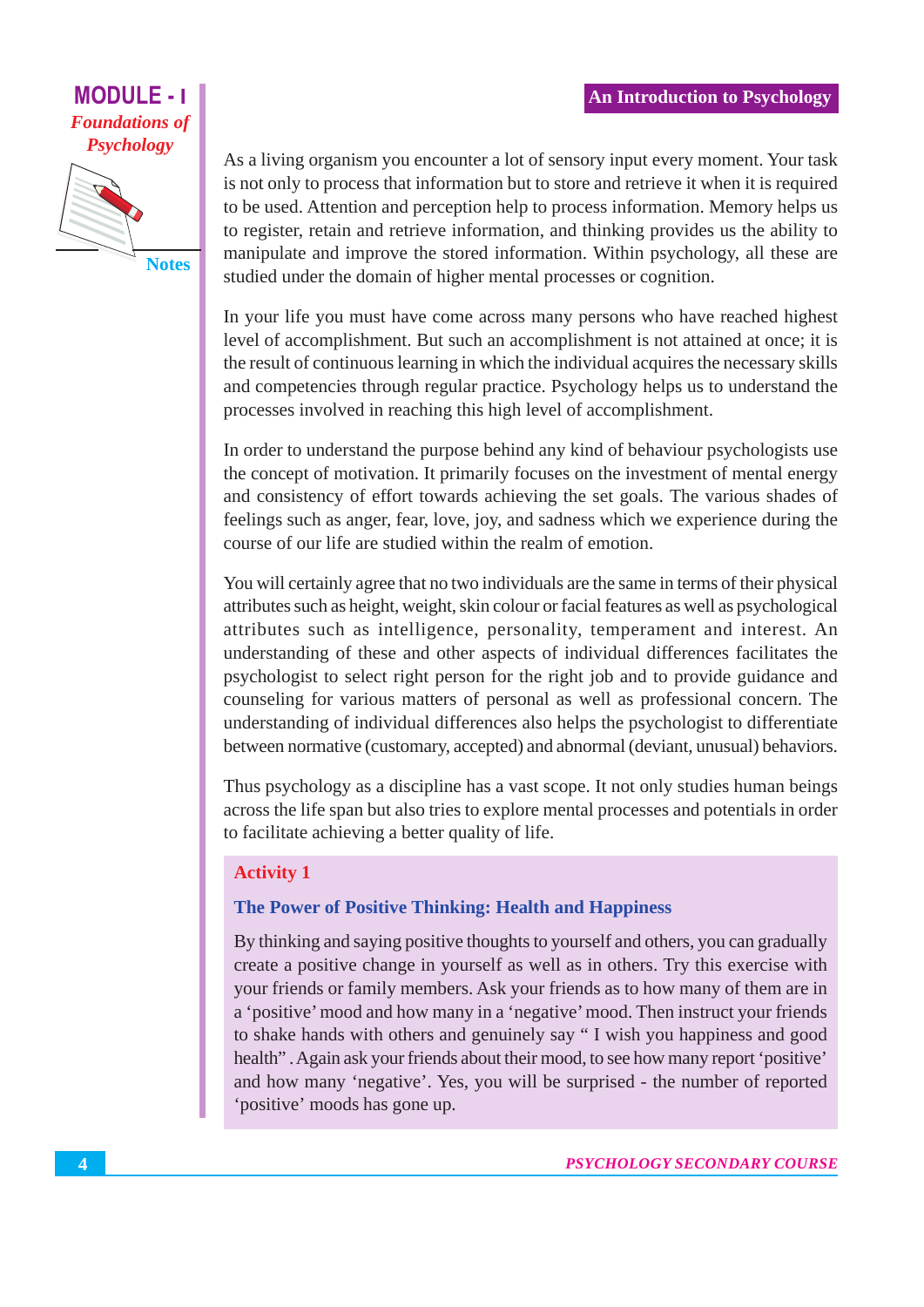# **1.3 BASIC PSYCHOLOGICAL PROCESSES**

While studying behaviour it is one of the most important tasks for psychologists to understand the processes which collectively influence a particular behaviour. These psychological processes are

- (A) Sensation: It refers to our awareness about various stimuli which we encounter in different modalities such as vision, hearing, touch and taste.
- (B) Attention: During attention we selectively focus on a particular stimulus among many stimuli available to us. For instance while listening to a lecture in the classroom we attend to the words pronounced by the teacher and, try to ignore the other stimuli present in the classroom, such as noise made by the fan.
- (C) Perception: In the case of perception we process information and make out the meaning of the stimuli available to us. For example, wo look at a pan and recognize it as an object used for writing.
- **(D) Learning:** It helps us acquiring new knowledge and skills through experience and practice. The acquired knowledge and skills further bring a relative change in our behavior and facilitate our adjustment in varied settings. For example, we learn language, riding a bicycle and applying mathematical skills to solve various problems..
- (E) Memory: The information we process and learn is registered and stored in the memory system. Memory also helps us to easily retrieve the stored information when it is required for use. For example, writing the answers in the examination after studying for the paper.
- (F) Thinking: In the case of thinking we use our stored knowledge to solve various tasks. We logically establish the relationships among various objects in our mind and take rational decision for a given problem. We also evaluate different events of the environment and accordingly form an opinion.

# **INTEXT QUESTIONS 1.2**

- 1. State whether the following statements are True or False:
	- a. In learning we acquire new skills through training and experience.
	- b. In sensation stimuli are stored in the brain.
	- c. In thinking we use stored knowledge to solve various tasks.
	- d. In attention we attend to all the stimuli present in the environment.

**Notes**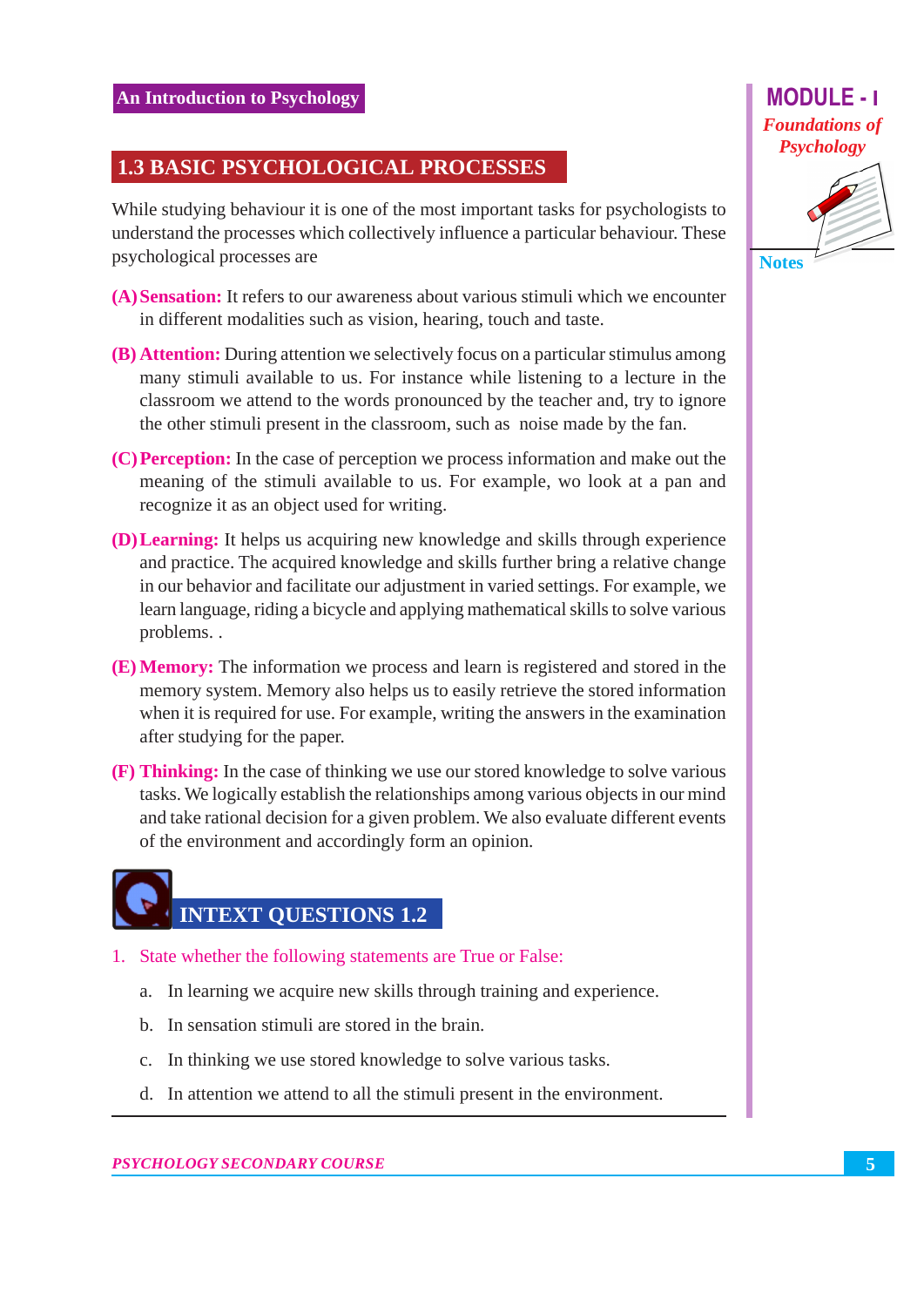# **MODULE - I Foundations of Psychology**



**Notes** 

# **1.4 FIELDS OF PSYCHOLOGY**

During its journey of more than a hundred years, psychology as a field of enquiry has grown in many directions. In contemporary times a number of specialized fields with focused area of application have developed. The emergence of different fields in psychology indicates the importance and relevance of these areas in our daily life. In this section we will briefly learn about some of these fields.

**Abnormal Psychology:** This branch of psychology tries to describe, assess, predict and control those categories of behaviours which are considered as unusual and non-normative. It also deals with various categories of psychological disorders which affect the mental health of the individual. It assesses abnormality in the individual through standardized psycho-diagnostic tools and suggests problem specific treatment.

**Cognitive Psychology:** It deals with acquisition, storage, transformation and application of information the individual uses to understand and interpret events happening around him/her.

**Clinical and Counseling Psychology:** Clinical psychology is primarily concerned with diagnosis and treatment of various psychological disorders. A clinical psychologist is trained in psychotherapeutic techniques which are used to treat people suffering from psychological disorders. They are employed in hospitals and clinics dealing with mental health problems. The counseling psychologist deals with mild problems pertaining to adjustment in social and emotional life, and provides specialized services to deal with marital problems, stress oriented problems and career choice.

**Educational Psychology:** This field of psychology is mainly concerned with academic performance. It studies the role of various factors which influence learning processes in classroom setting. It focuses on assessing the aptitude, skills and intellectual potential of the students and evaluating their performance. An educational psychologist also helps students to overcome learning difficulties.

**Environmental Psychology:** This field is concerned with the study of interaction between physical environment and human behaviour. It studies the impact of noise, heat, humidity, pollution and crowding on human performance. It also focuses on the impact of physical environment on psychological health of individuals.

**Health Psychology:** This field focuses on the impact of various psychological factors (e.g. stress) on the onset progress and treatment of illness. It also deals with various life style diseases such as hypertension, coronary heart disease, cancer and diabetes.

**Organizational Psychology:** This field is concerned with application of psychological principles and models to study the selection and performance of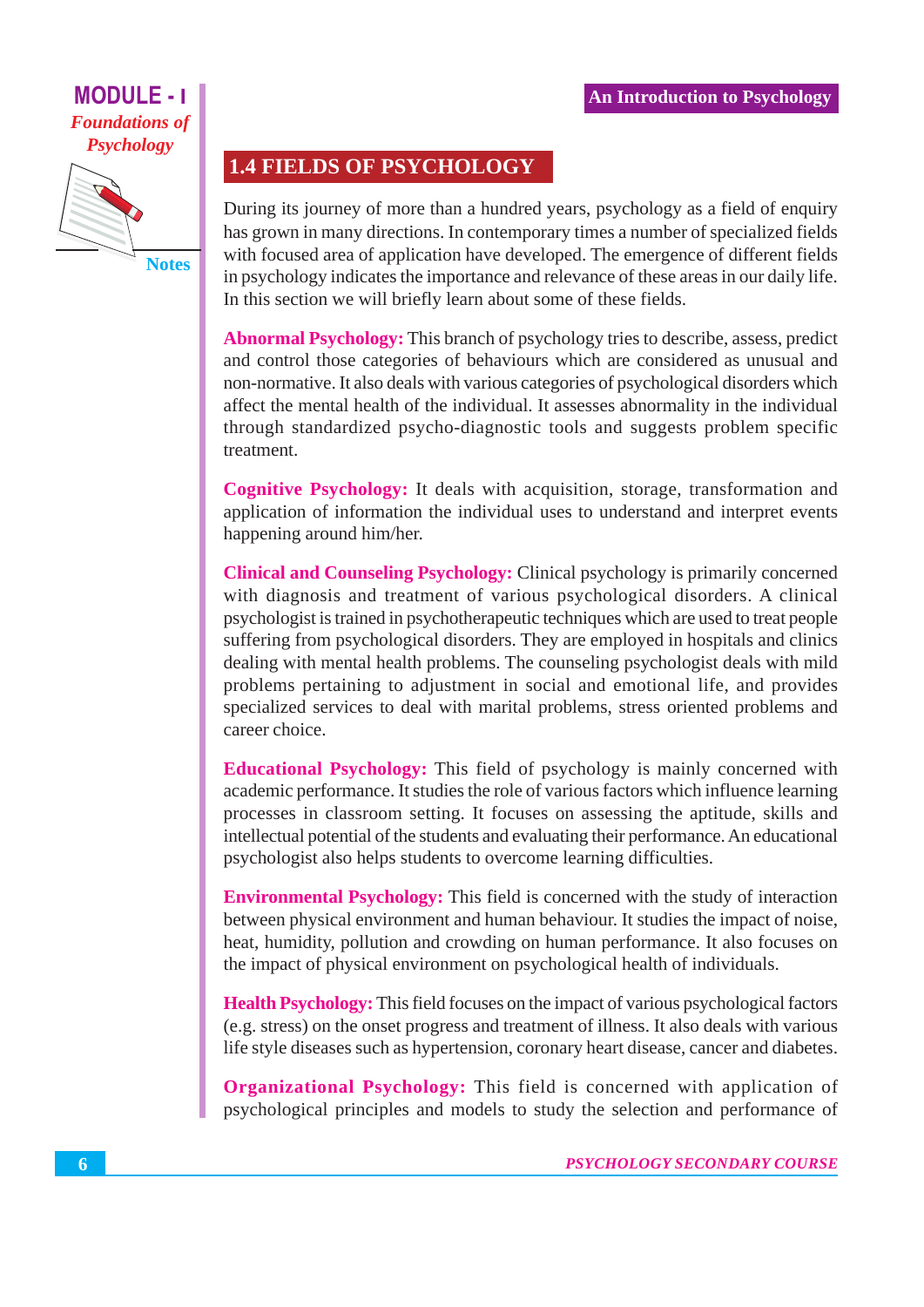#### **An Introduction to Psychology**

employees in organizational settings. It also studies the concepts of leadership, motivation, job satisfaction and performance appraisal.

**Developmental Psychology:** This field is concerned with the study of various physical and psychological factors which influence the systematic changes which the individual experiences across the different stages of life.

**Emerging Fields:** In addition to the fields mentioned above a number of new areas have emerged. Some of these fields are sports psychology, military psychology, aviation psychology, forensic psychology, peace psychology, neuropsychology, political psychology, feminist psychology and positive psychology.



1. Describe any two fields of psychology and indicte their applications.



- Psychology is a systematic and scientific study of mental processes, experiences and behaviors - both overt and covert  $-$  as they take place in a socio-cultural setting.
- In India the study of soul/consciousness was the main concern during Vedic and Upanishadic period.
- The formal beginning of psychology was in 1879 when Wilhelm Wundt established the first experimental laboratory at the University of Leipzig, in Germany.
- The scope of psychology is wide as it addresses a variety of issues related to mental and behavioral functioning of the individuals.
- Study of psychology helps us to develop a basic understanding about human nature and facilitates dealing with a number of personal and social problems.
- The various psychological processes that are involved in human behavior are sensation, attention, perception, learning, memory, and thinking.
- Psychology has a number of specialized fields of study. Each field helps us understand human behavior in specific domain.

**Notes** 

**MODULE-1 Foundations of Psychology**